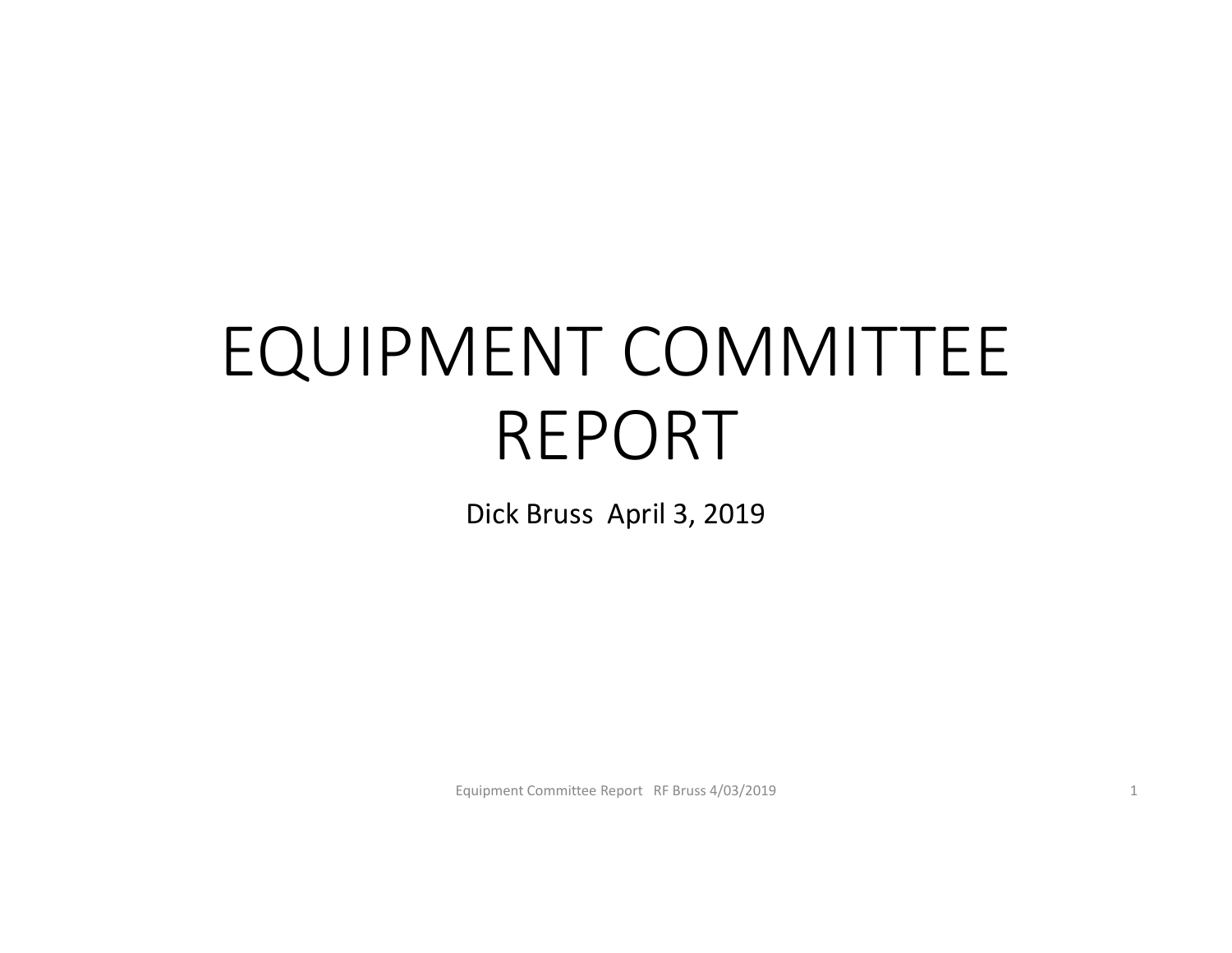#### Overview of Presentation

- Amtrak's Documents
- Review of Amtrak Fleet Makeup
- Review each of Amtrak's Fleets Now and Future
- Interoperability
- Power Changes in the NEC
- Trainset versus Discrete Cars
- Questions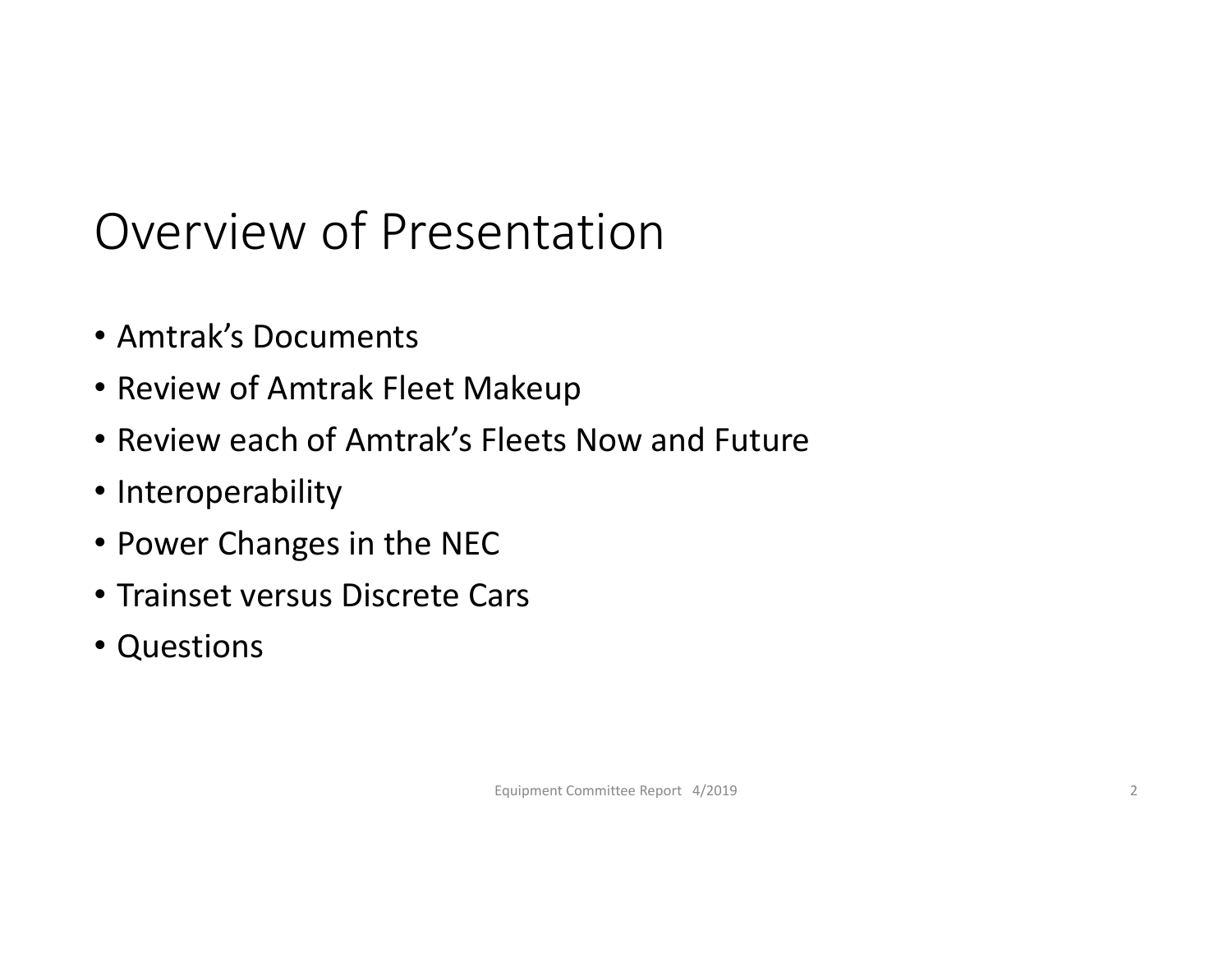#### Amtrak's Service Line & Asset Plans

Congress requires Amtrak to annually provide in February 5‐year business line and asset plans for these three services:

- Northeast Corridor
- State Supported Routes
- Long‐distance Routes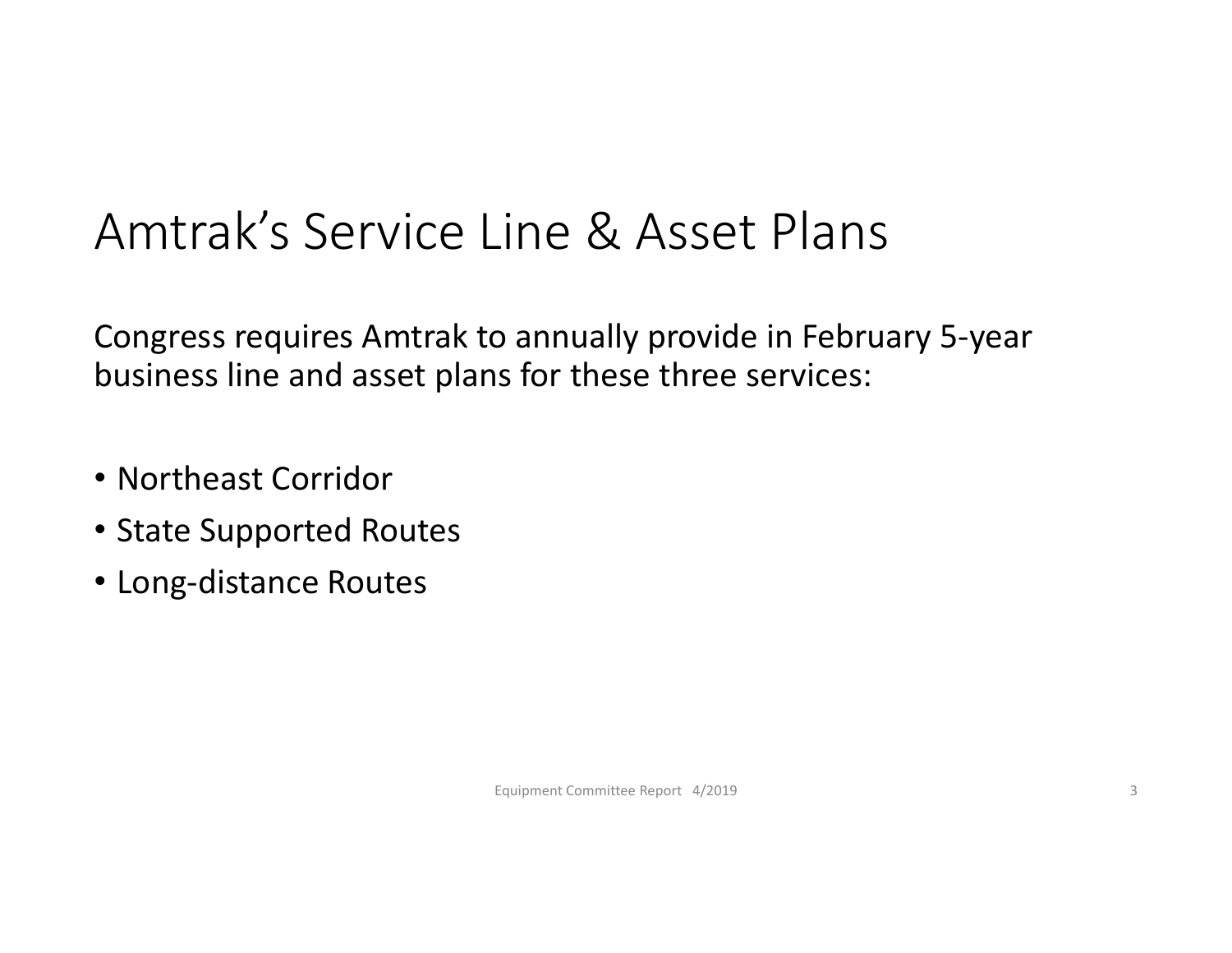Amtrak has released 4 documents which relate to Rolling Stock:

- 1. "Amtrak Five Year Service Line Plans Base 2018 + Five Year Strategic Plan (FY 2019‐2023)" *Business plans for the 3 service lines*
- 2. "Amtrak Five Year Equipment Asset Line Plan Base 2019 + Five Year Strategic Plan (FY 2020‐2024)" *Fleet plans for the 3 service lines*
- 3. "Strategic Fleet Planning"
	- September 2018

*Preliminary fleet plan discussion*

4. "General and Legislative Annual Report & Fiscal Year 2020 Grant Request" *Grant requests for rolling stock*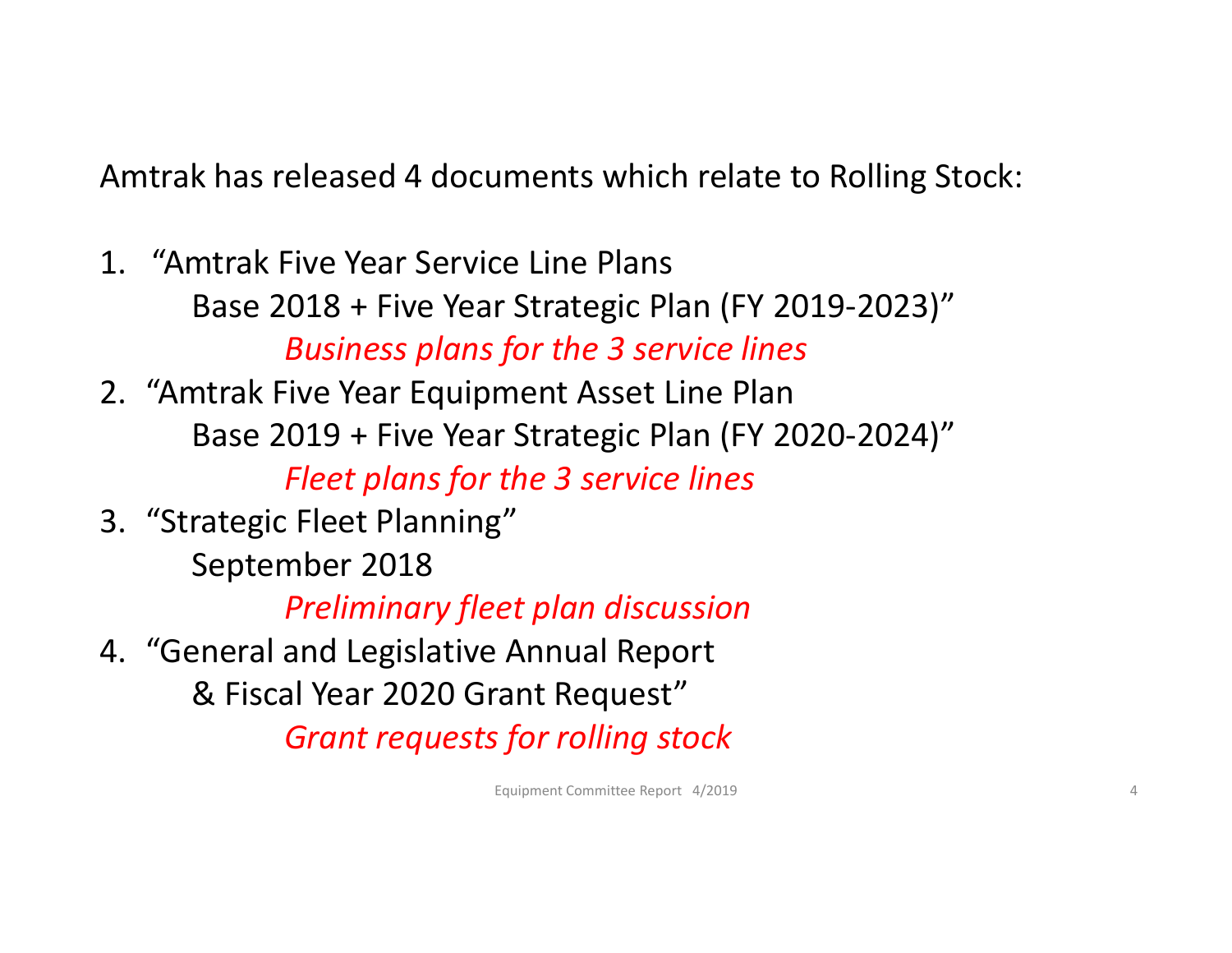# What's In the Fleet Plan?

- Review of Fleet Today
- "..the time to launch the 2<sup>nd</sup> generation of Amtrak re-fleeting is now."
	- In 5 years, new Acela, new Diesels, complete CAF, "procure and acquire first new equipment to replace Amfleet ‐1 …"
	- Identifies need to "replace Amfleet and Superliner"
- No quantities specified‐ over next 1‐2 years fleet size to be set:
	- What's proposed by vendors,
	- Whether Congress changes Amtrak's long‐distance route or service structure
	- Willingness of State Partners to participate
	- Food service model
	- No specific mention for growth or new routes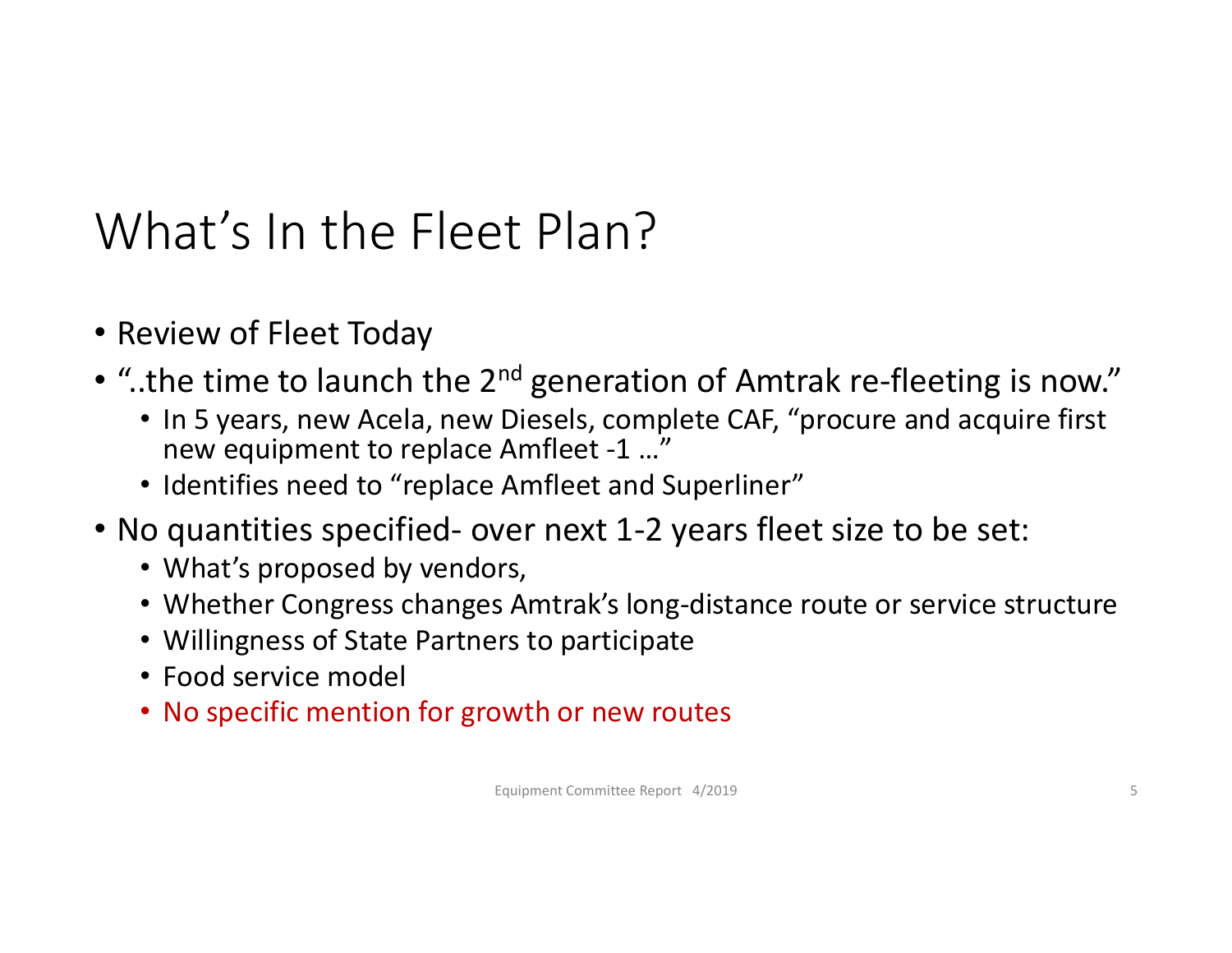# Fleet plan continued

- Principles of Re‐fleeting: (paraphrasing)
	- Convert to modern efficient equipment…
	- Use off‐the‐shelf, proven equipment where possible
	- Standardize equipment across the board where possible
	- Utilize performance‐based specs where possible
- **Identifies Capital required for fleet as 3.5 Billion 2019‐2024**
- Identifies possible new routes, but doesn't really say much about it.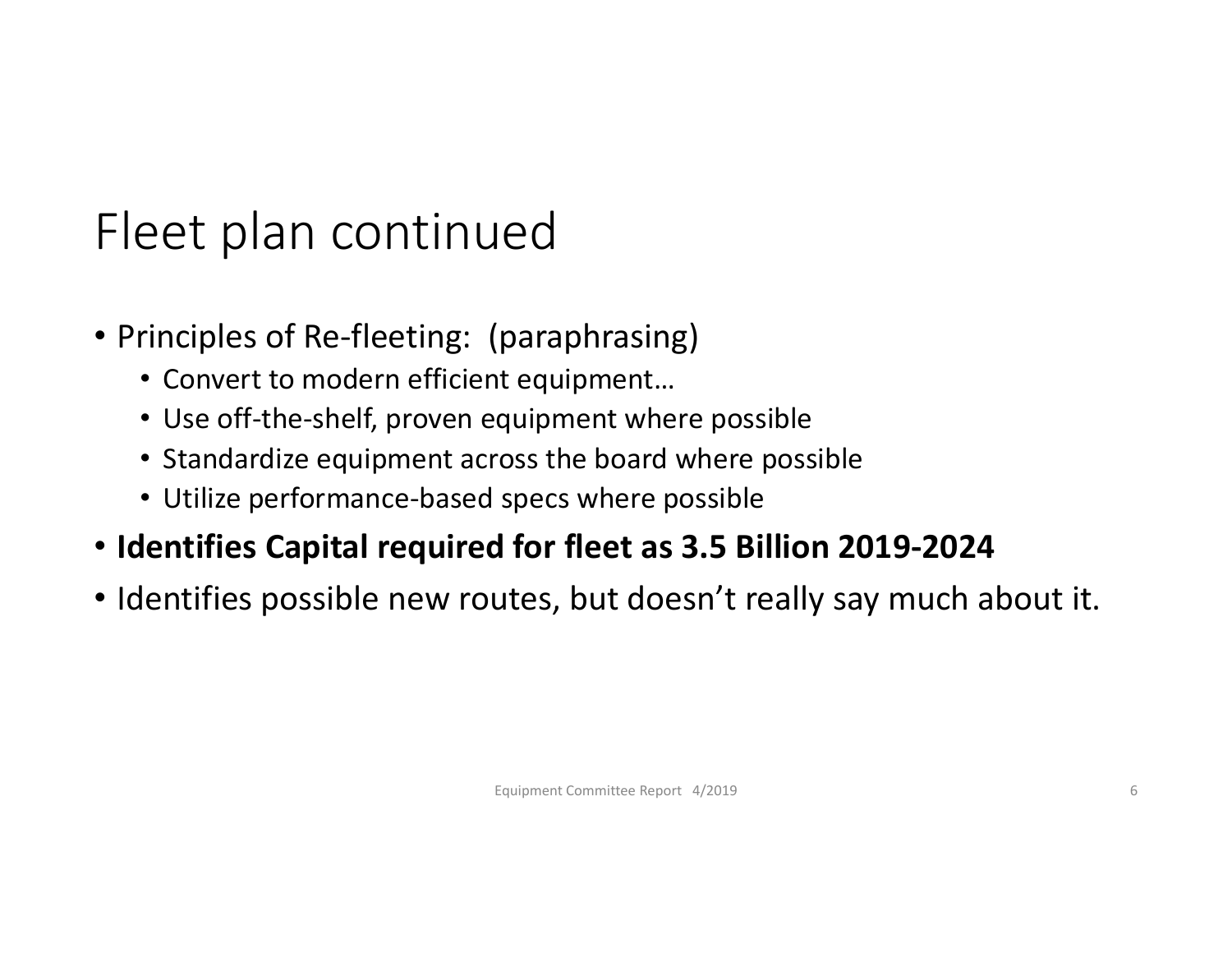- Recommended Initiatives (paraphrased):
- 1. Complete Viewliner‐2 Order
- 2. Complete Acela‐2 Order
- 3. Acquire 75‐175 Diesel Locos: Replace LD fleet, possibly some State
- 4. Replace Amfleet with order of trainsets, self‐propelled MU's and/or individual cars
- 5. Acquire dual power propulsion: by diesel or order to replace Amfleet
- 6. Execute Multilevel replacement plan for service FY 2026‐2031
- 7. Refresh Amfleet‐2, Superliner, Horizon & Viewliner‐1
- 8. Dispose of old retired equipment
- 9. Review terminals & shops to determine changes per new fleet maintenance practices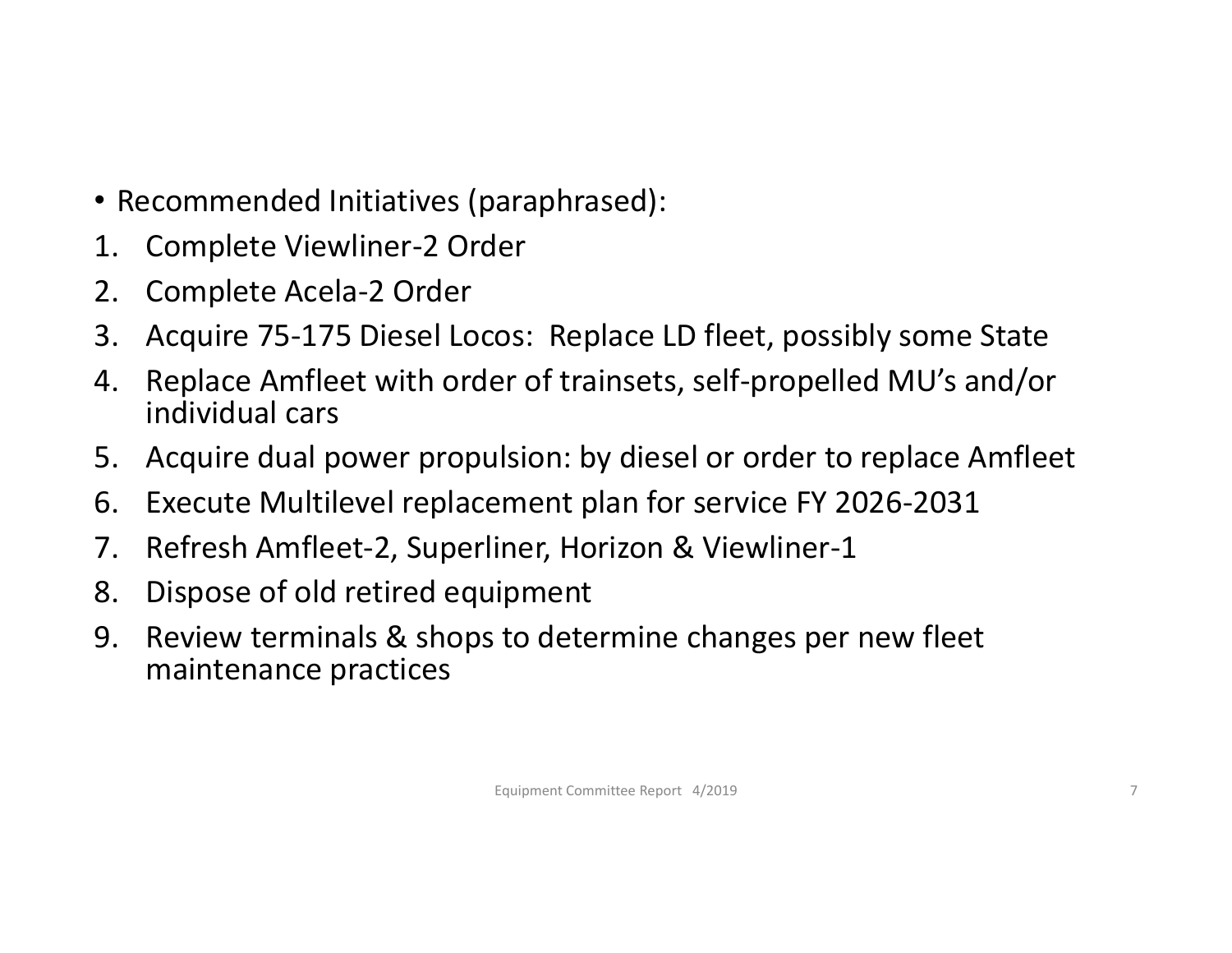#### Amtrak Fleet Review

- Road Locomotives
- Corridor Trainsets
- Corridor Single Level
- Corridor Bi‐Level
- Long Distance Single Level
- Long Distance Bi‐Level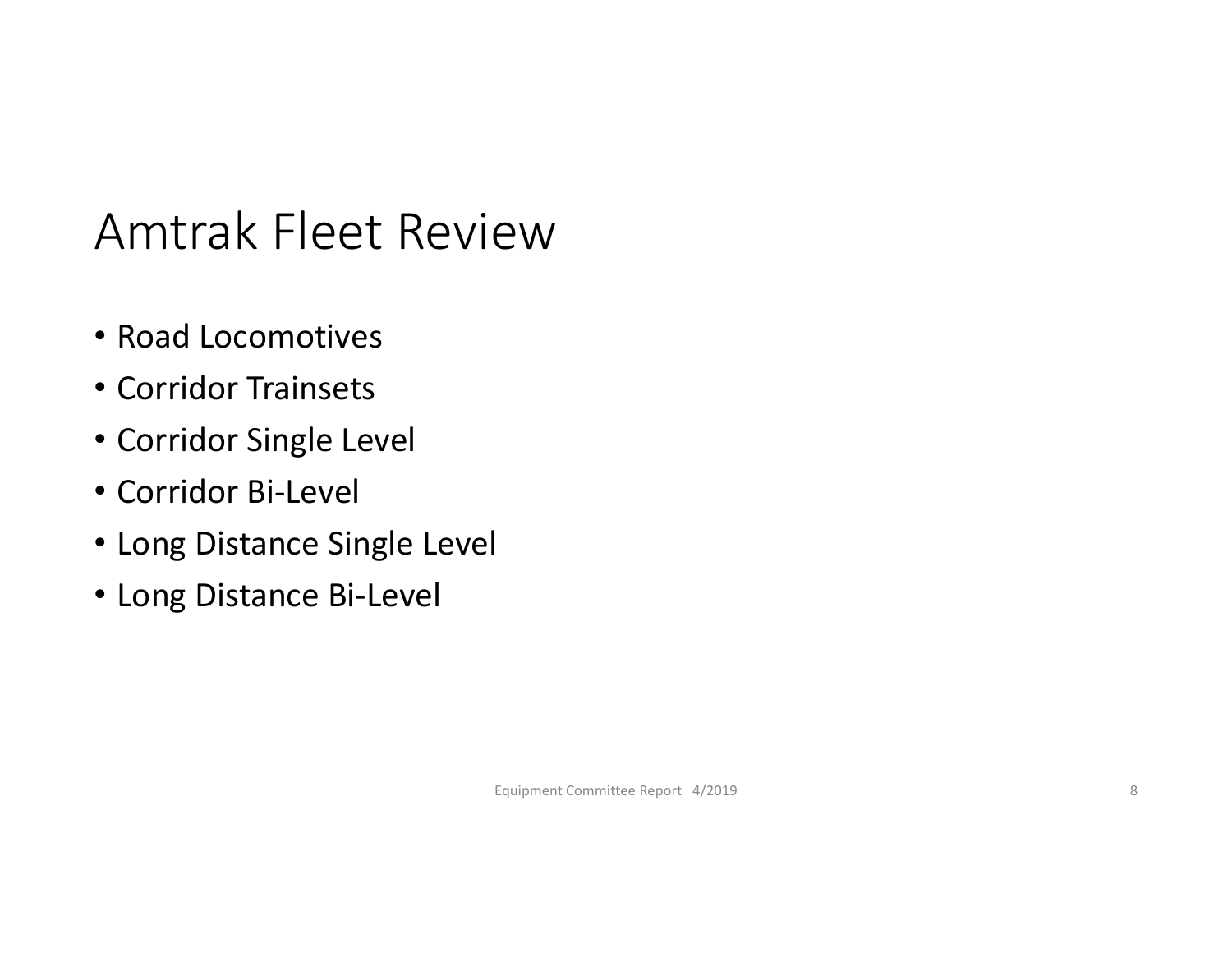#### Road Locomotives Now

| <b>Mode</b>                   | <b>Type</b>         | <b>Where Used</b>                                                  | <b>QTY</b> | <b>Age</b>          | <b>Status</b>                                                      |
|-------------------------------|---------------------|--------------------------------------------------------------------|------------|---------------------|--------------------------------------------------------------------|
| <b>Electric</b>               | $ACS-64$            | NEC and Philadelphia to Harrisburg                                 | 70         | <b>New</b>          |                                                                    |
| <b>Diesel</b>                 | P40/42              | Outside NEC; can operate south of NY tunnels                       | 204        | Old                 | Some replaced by<br>new State locos                                |
|                               | $P-32-8$            | Mostly in CA                                                       | 18         | Old                 |                                                                    |
|                               | F59                 | CA, OR & WA                                                        | 21         | Old                 | Replaced by new<br>State SC-44 locos;<br>-Old acquired by RTA      |
| <b>State</b><br><b>Diesel</b> | $SC-44$<br>Charger  | State supported corridors: CA, IL, MI, WA, MO                      | 57         | <b>Brand</b><br>new | <b>Replacing Amtrak</b><br>locos in West coast &<br><b>Midwest</b> |
| Dual<br>Mode                  | P32AC-<br><b>DM</b> | Westside connection out of NYP: routes in New<br><b>York State</b> | 18         | Old                 |                                                                    |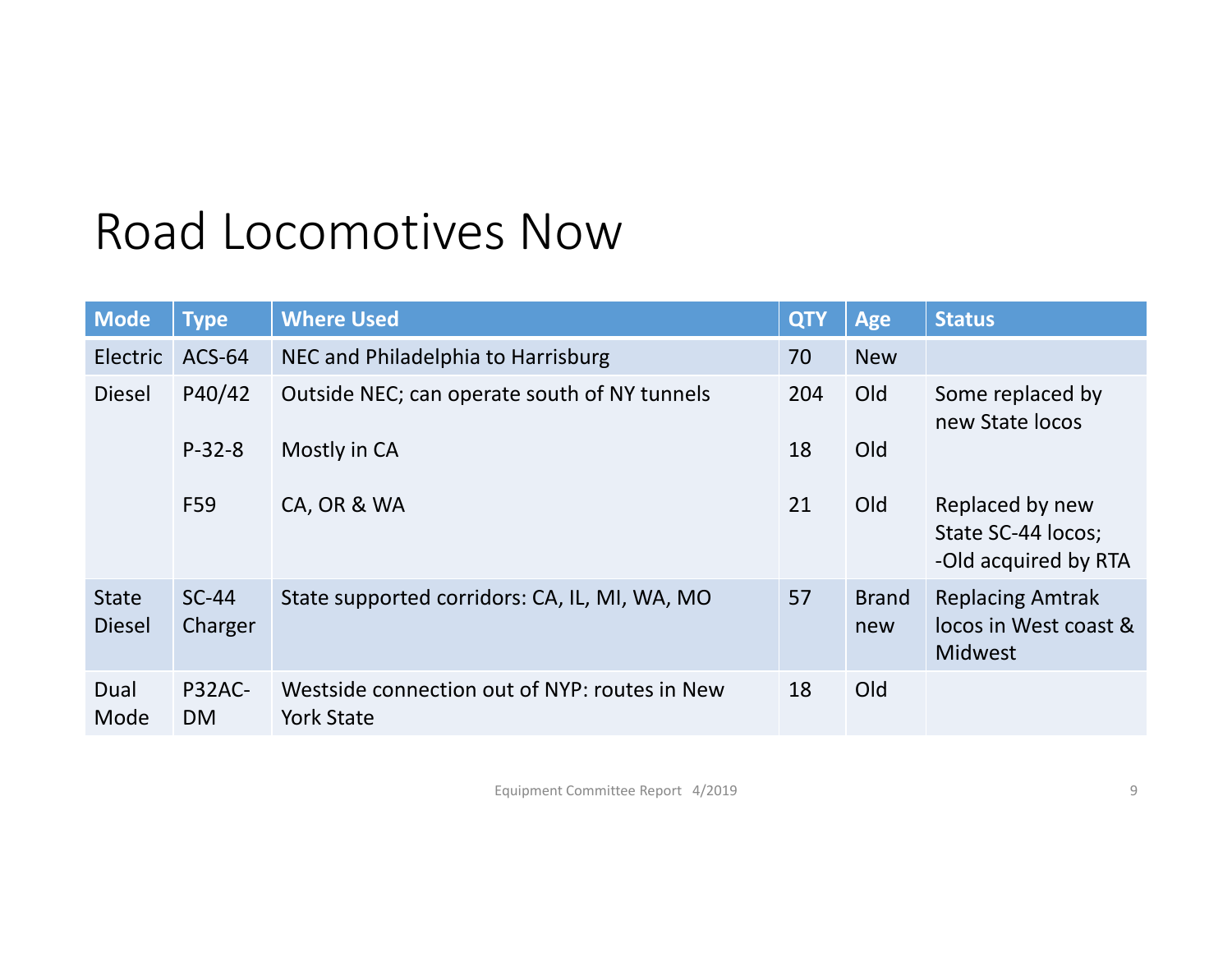# Road Locomotives‐ The Future

Amtrak road locomotives are all quite old. Amtrak is addressing by:

- State "PRIIA" Siemens SC‐44 "Chargers" are replacing some Amtrak locomotives, which can then be used elsewhere as needed
- Amtrak has placed an order 12/21/2018 for 75 "Near‐PRIIA" ALC‐42 locomotives from Siemens, similar to the states' Charger.
	- Delivery to start 2<sup>nd</sup> half 2021; Options for up to 100 more
- Amtrak considering options for replacing Dual‐Modes:
	- New York MTA will order some of their own‐ Amtrak could use similar units
	- Amtrak could exercise Dual‐mode option for its Charger locomotives
	- Refer to Amfleet‐1 replacement discussion ‐‐later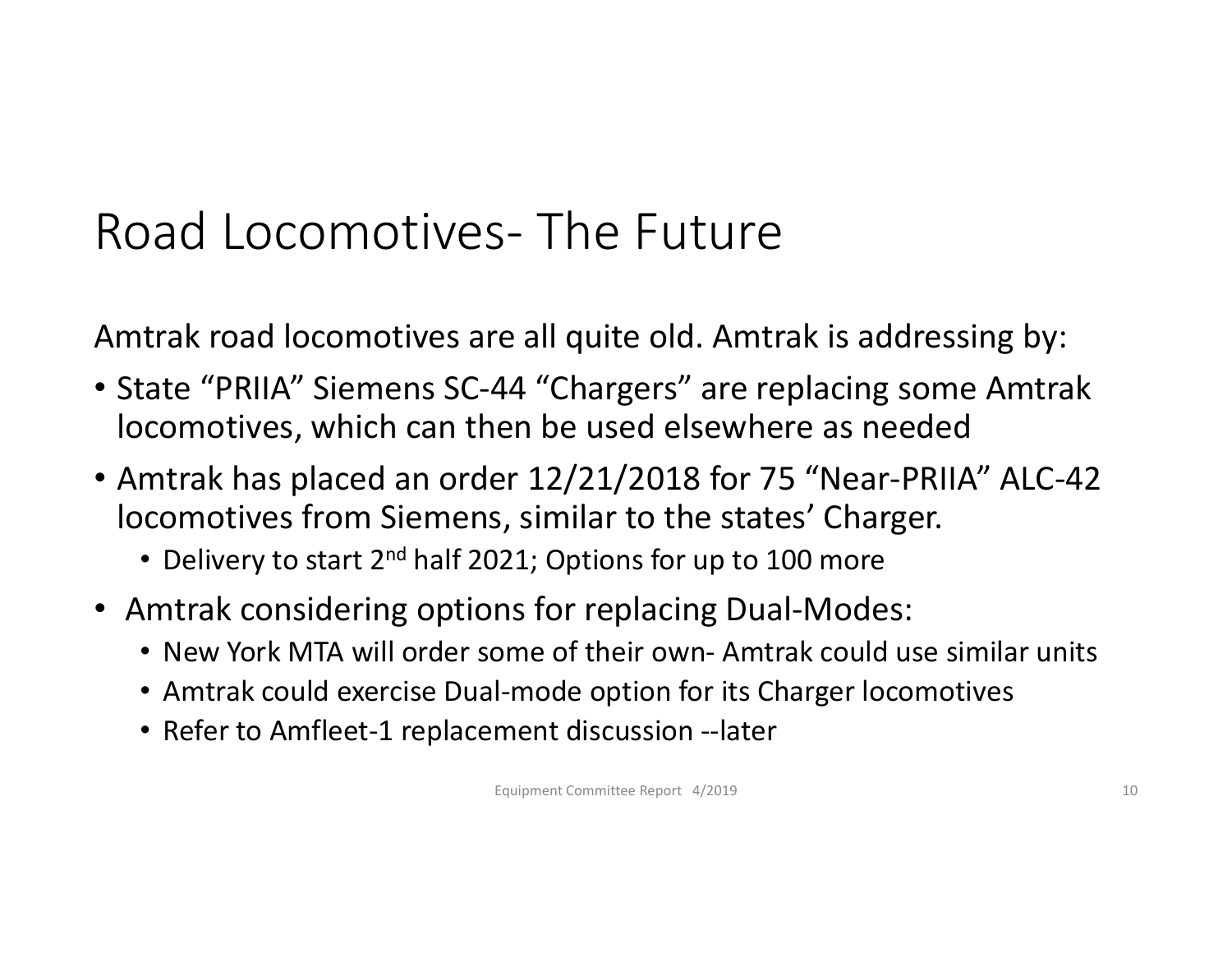# Amtrak Passenger Car Fleet

| <b>Corridor Trainset</b> | <b>Auto carriers for Autotrain</b> |
|--------------------------|------------------------------------|
| Corridor-Single Level    | Long Distance Single Level         |
| Corridor-Bi-Level        | Long Distance Bi-Level             |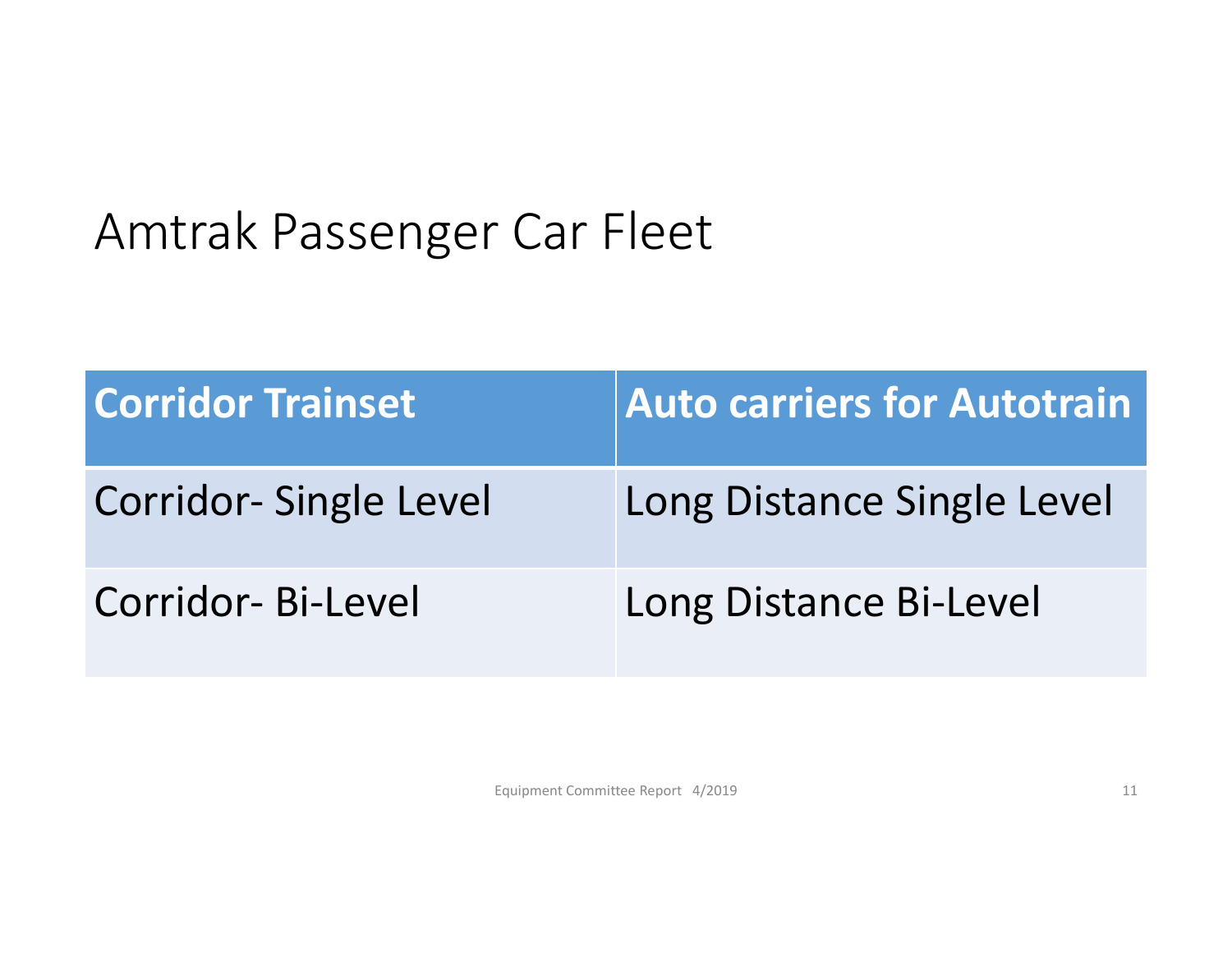# Corridor Trainsets

Trainsets are groups of cars semi‐permanently coupled. ACELA

- 28 ACELA‐2, known as Avelia, on order, due starting 2021
- 20 Acela will be returned to the owner (Amtrak leases them)

#### Talgo

- 29 "Units" + those owned by OR and WA
- Amtrak may order some new ones with Amfleet replacement?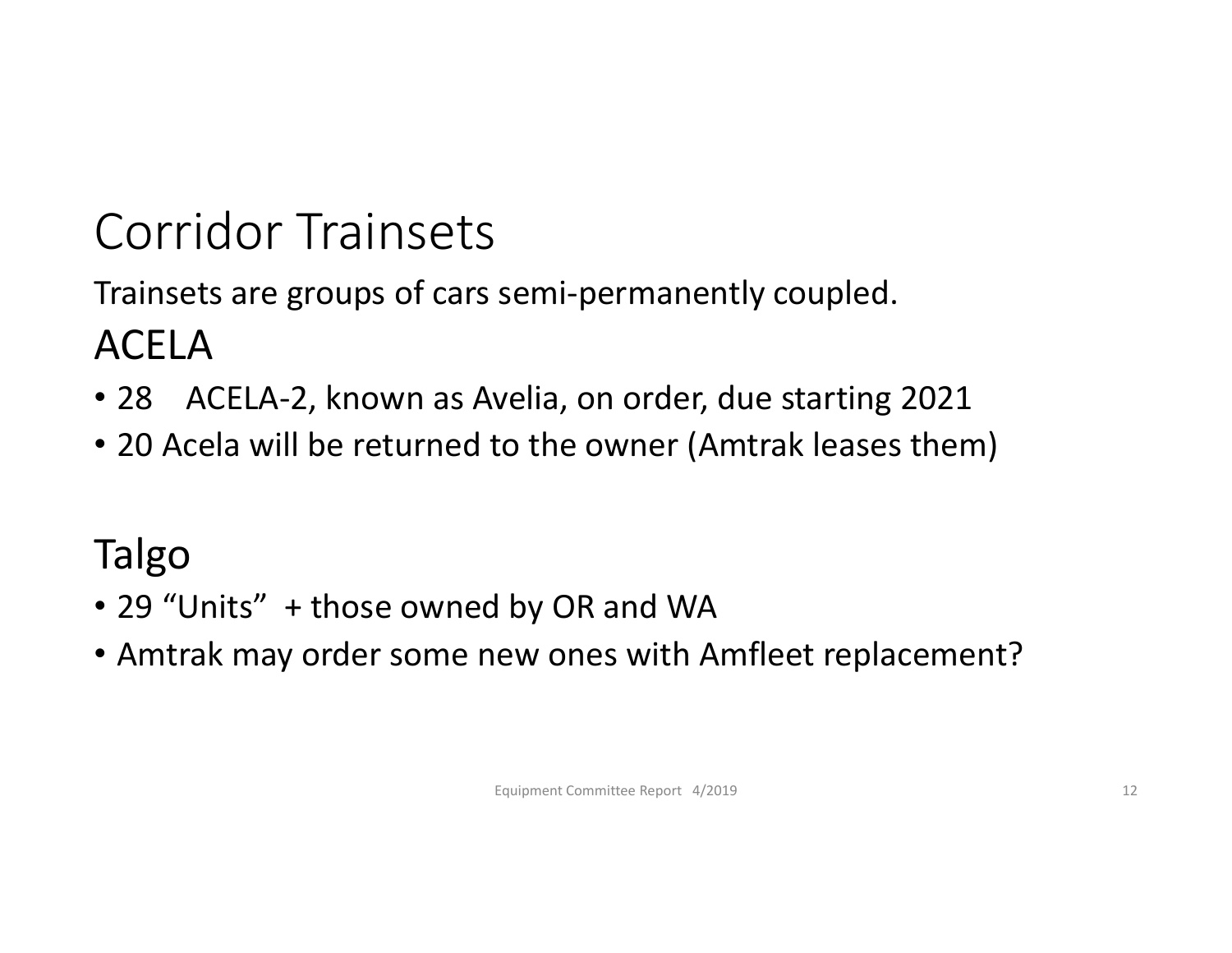# Corridor Single Level Cars‐ Now

Where Used:

- NEC itself
- State corridors that enter NEC
- Midwest State Supported
- Downeaster

Equipment Types:

- Amfleet‐1
- Metroliner cab cars; also NPCU (depowered loco cab cars)
- Horizon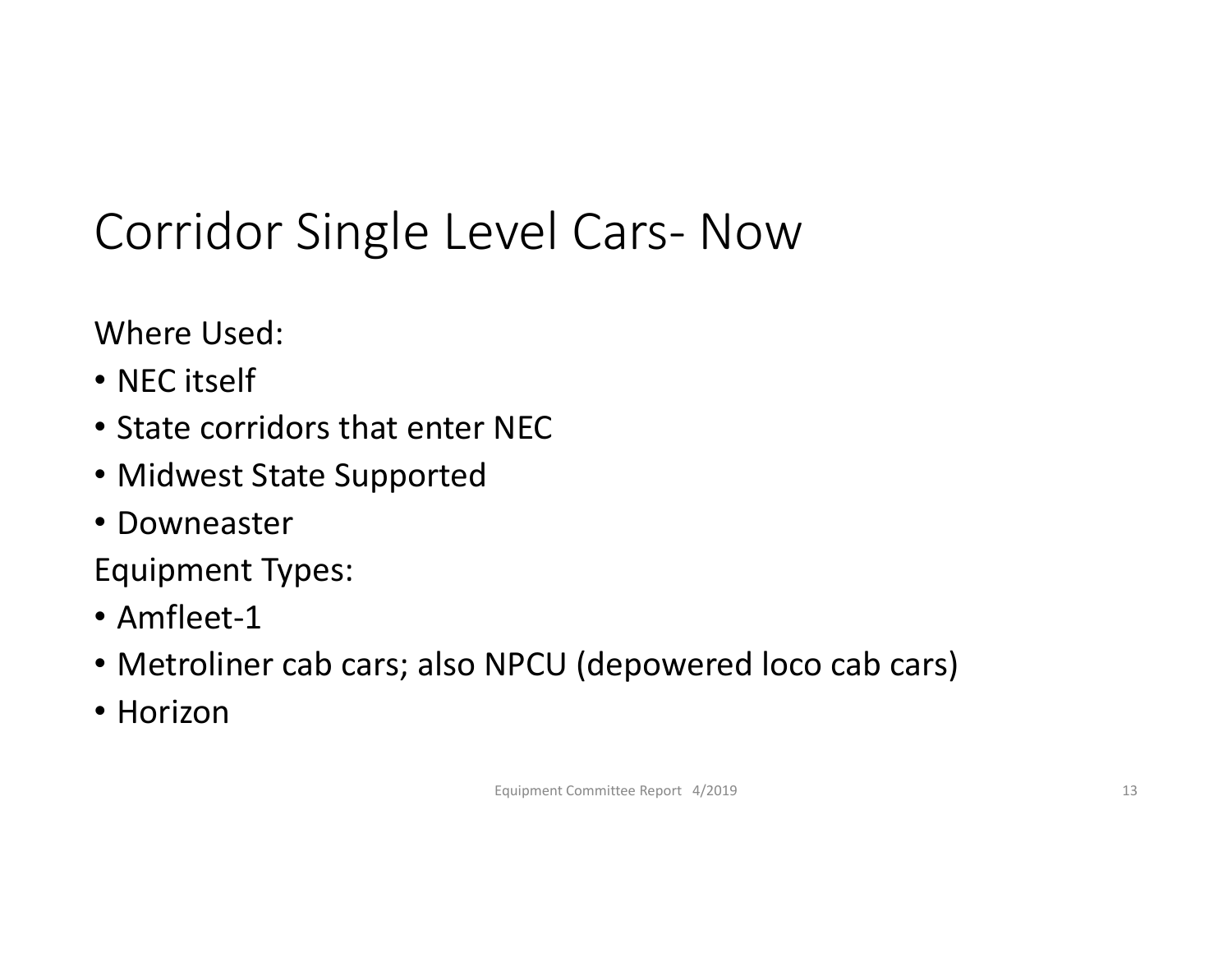# Corridor Single Cars‐Future

- Horizon will be "refreshed"
- Amtrak issued 1/18/2019 RFP (Request for Proposals) for Amfleet-1 Replacement,<br>(replaces all cars but Horizon, which are younger)
- Proposals due 5/01/2019; Evaluation summer 2019
- Can be discrete cars and/ or trainsets
- Includes cab cars: Amtrak wants to operate Push‐pull where possible
- Car types include: Cab car, coach‐end, coach, business, food service
- Trainsets can be 3 to 12 in length
- Trainsets will be interoperable with standard Amtrak locos
- Can be loco‐hauled or self‐propelled (EMU or DMU)
- If self propelled, can be either single mode of dual mode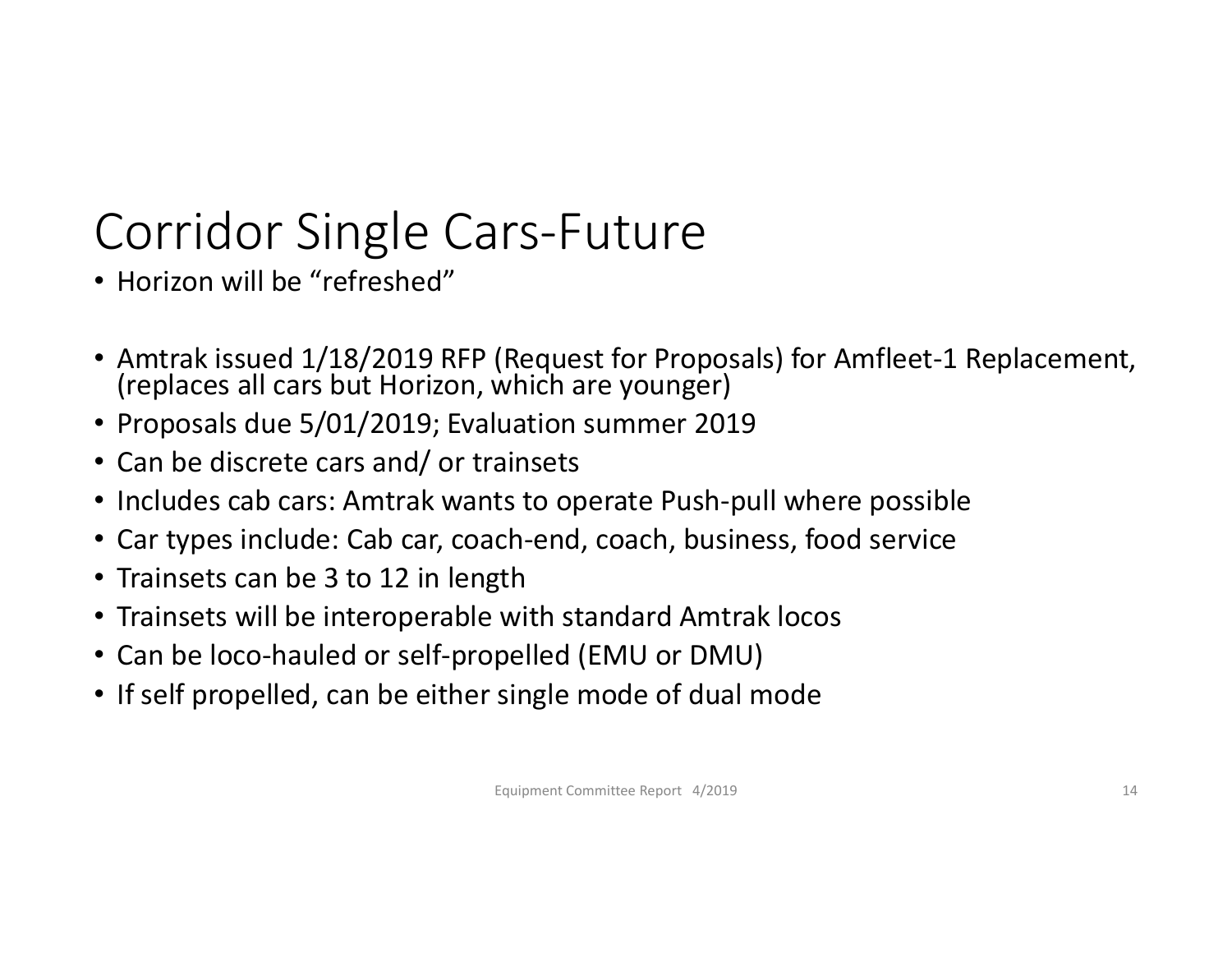# Corridor Bi‐Level Cars‐ Now

Where Used:

• California

Equipment Types:

- Surfliner
- California Cars (state owned)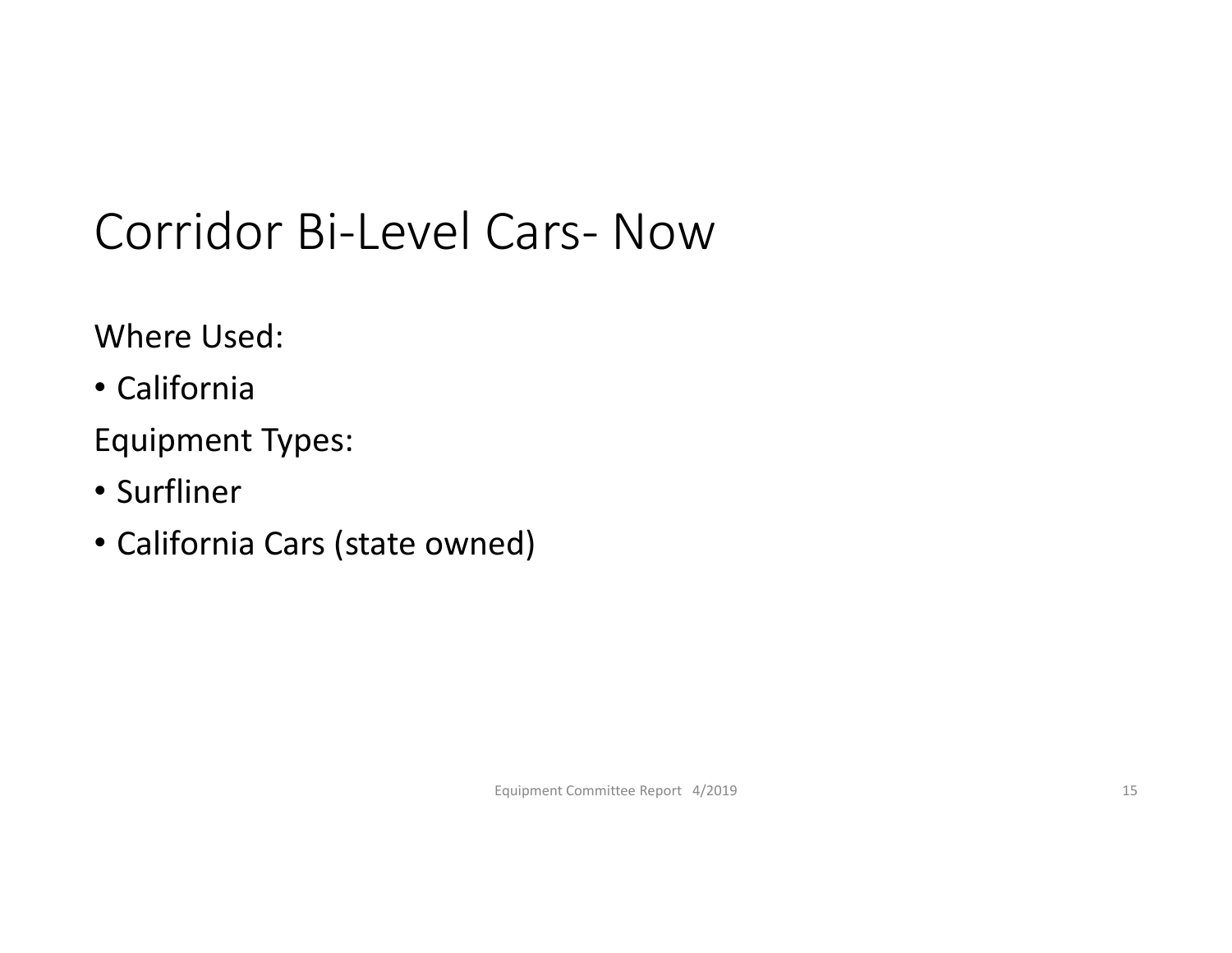# Corridor Bi‐Level Cars‐ Future

- Surfliner: No immediate plan at this time.
- California Cars: State owned
- A multistate PRIIA (California, Illinois) order was placed for 130 Corridor Bi‐ Level cars with Sumitomo. (Essentially a Surfliner‐3):

‐Nippon Sharyo (builder) proved unable to build cars

‐Contract changed to Siemens' *single* level cars instead;

‐49 cars for CA, 88 for Illinois (137 cars)

‐Cars based on the Brightliner, though modified

‐CA cars 7‐car trainset; IL cars 3‐two car pairs for 6 car consist

‐1st Delivery starts 3/2020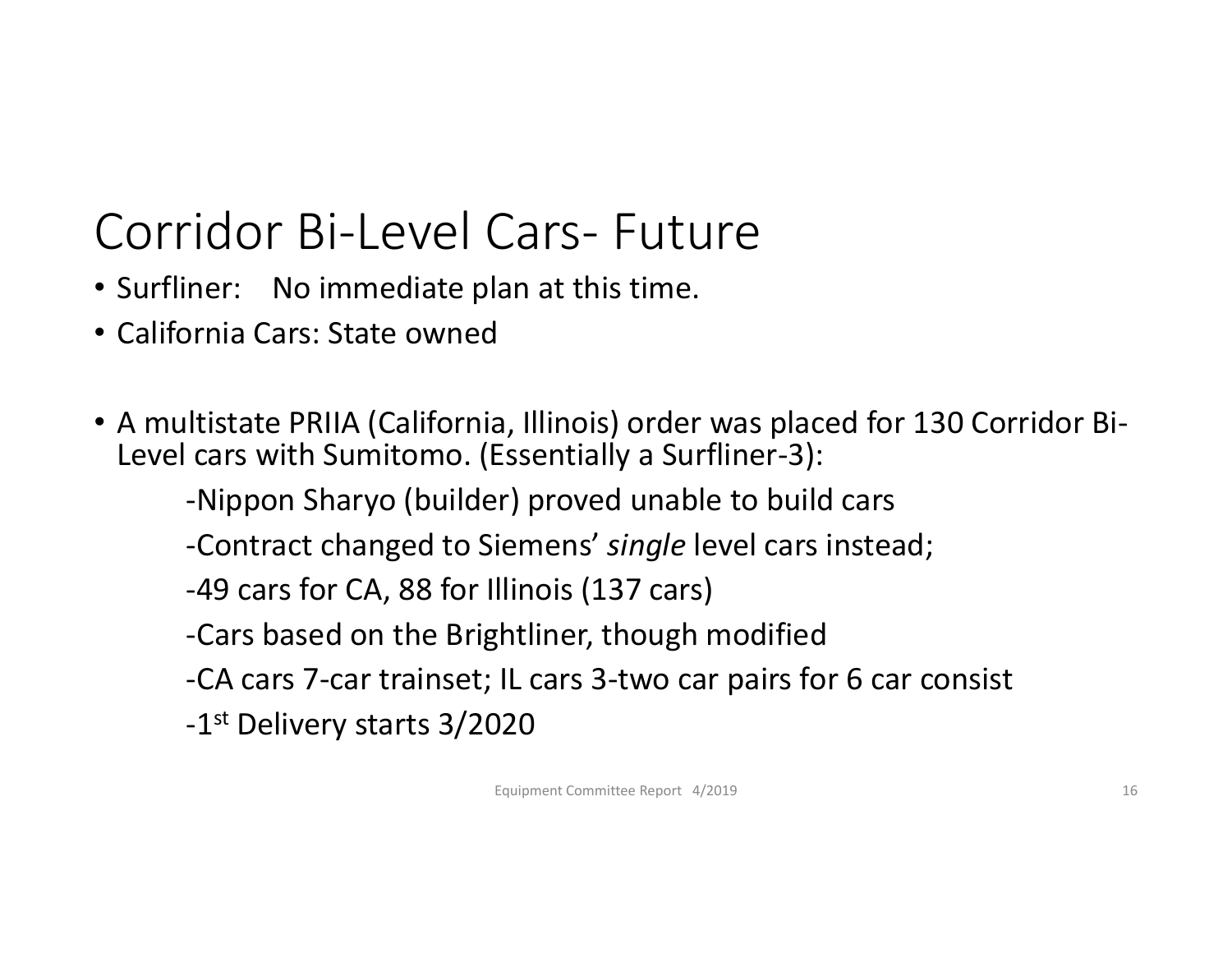# Long Distance Single Level Cars‐Now

Where Used:

• All long distance routes (6) in NYP + several State trains from NYP

Equipment Types:

- Amfleet‐2
- Viewliner-1
- Viewliner‐2 (CAF order)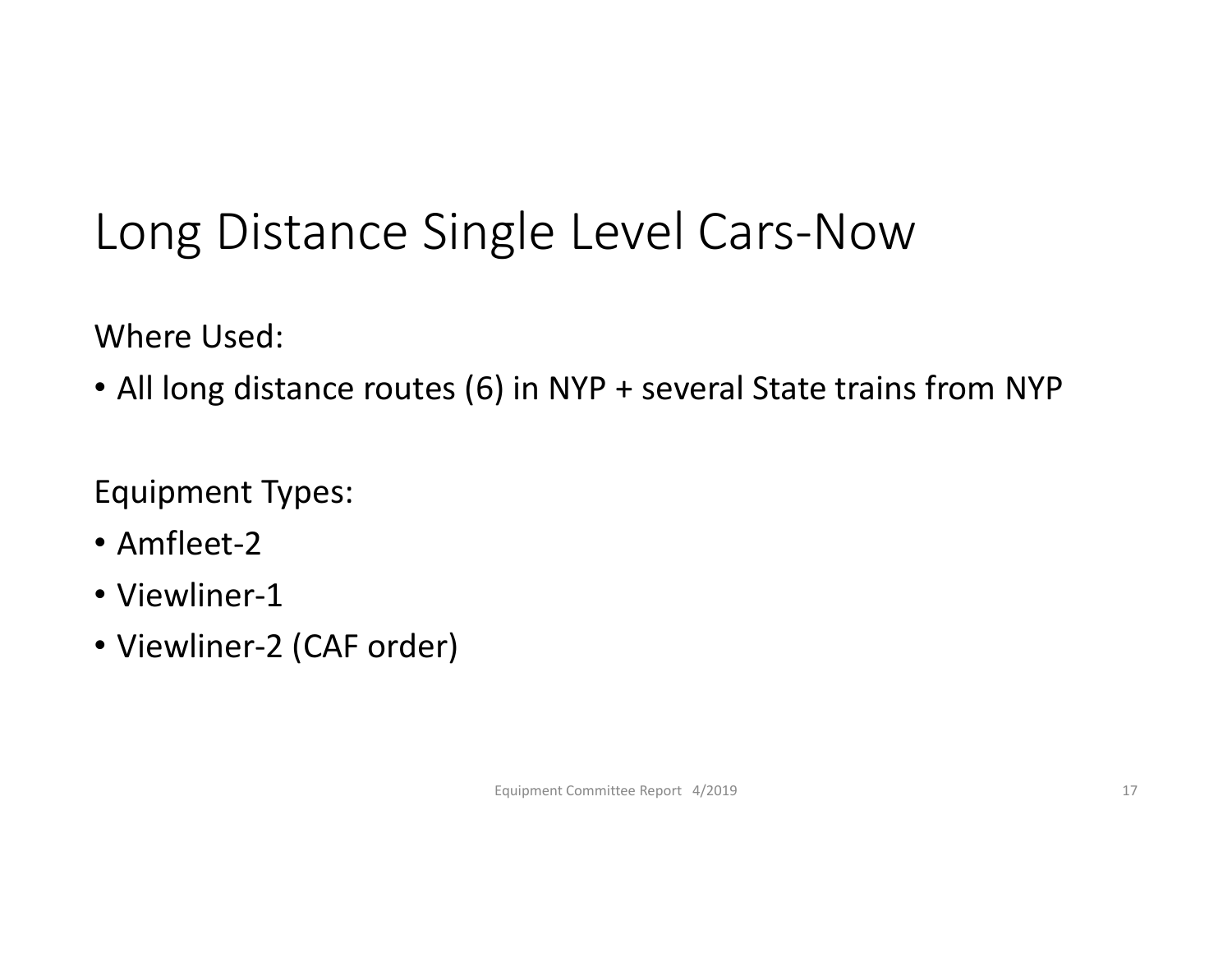# Long Distance Single Level Cars‐ Future

- Amfleet‐2 Cars: recognized need to replace, but not defined ye t Will undergo "refresh"
- Viewliner‐1:

"refresh" + Maybe Modify to have same room/ toilet arrangement as Viewliner‐2

• Viewliner‐2:

#### **Order will be completed!**

**Baggage**: all 70 delivered and in use **Diners**: all 25 delivered; about ½ are in use ‐Consideration of modifying galley for "different" style of food service **Sleepers:** 1 delivered; rest to be delivered by end of 2020 ‐Consideration of using cars to expand eastern capacity; maybe reinstate "Owl" **Bag dorms:** 1 delivered; rest to be delivered by end of 2020 ‐Consideration of using on some Superliner trains to allow present sleeper‐dorm to be full passenger sleeper!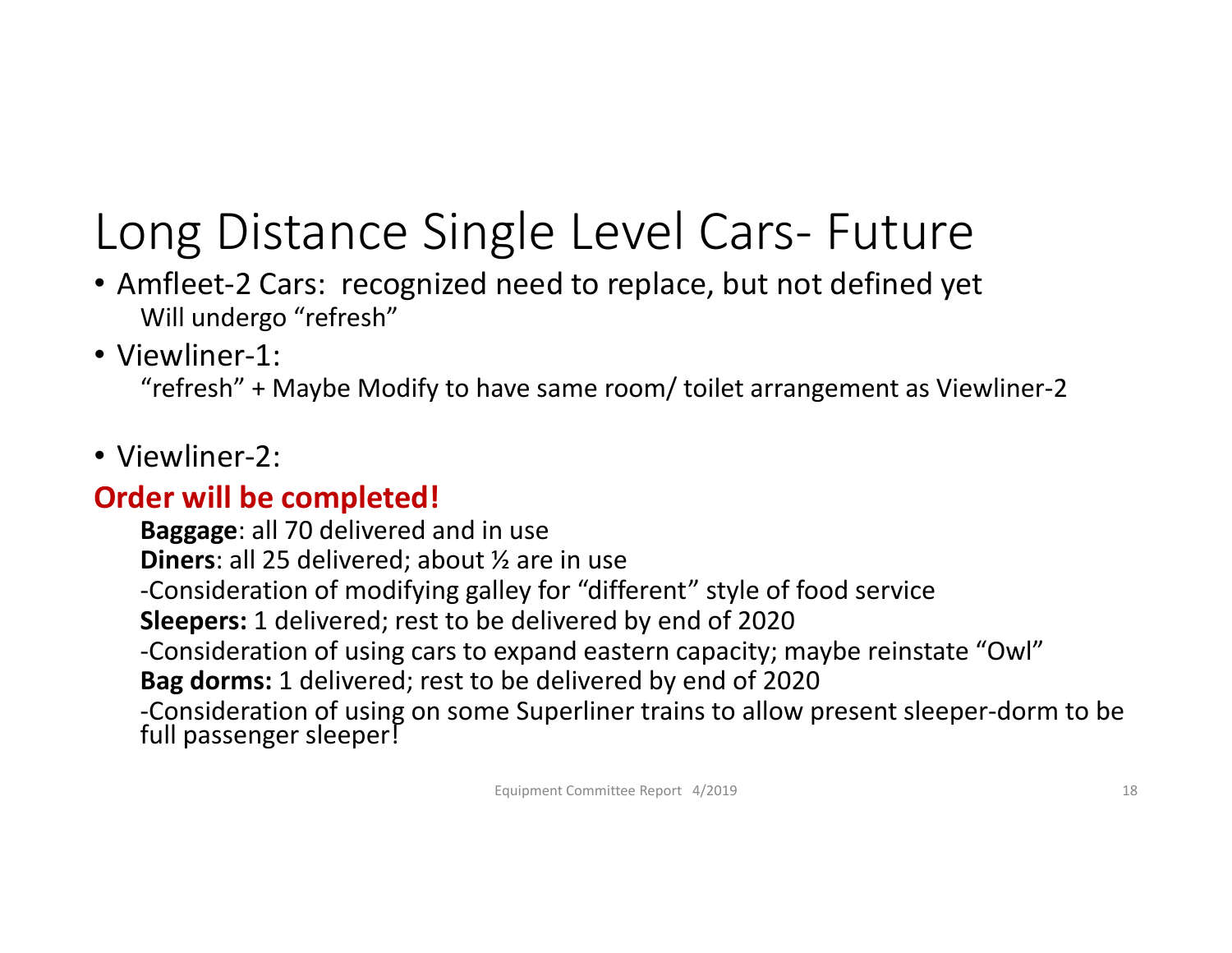# Long Distance Bi‐Level Cars‐ Now

Where Used:

- All western long distance routes + Capitol
- Autotrain
- Sometimes used in Midwest, since they handle cold weather bette r

Equipment Types:

- Superliner‐1
- Superliner‐2
- (Auto carriers for Autotrain)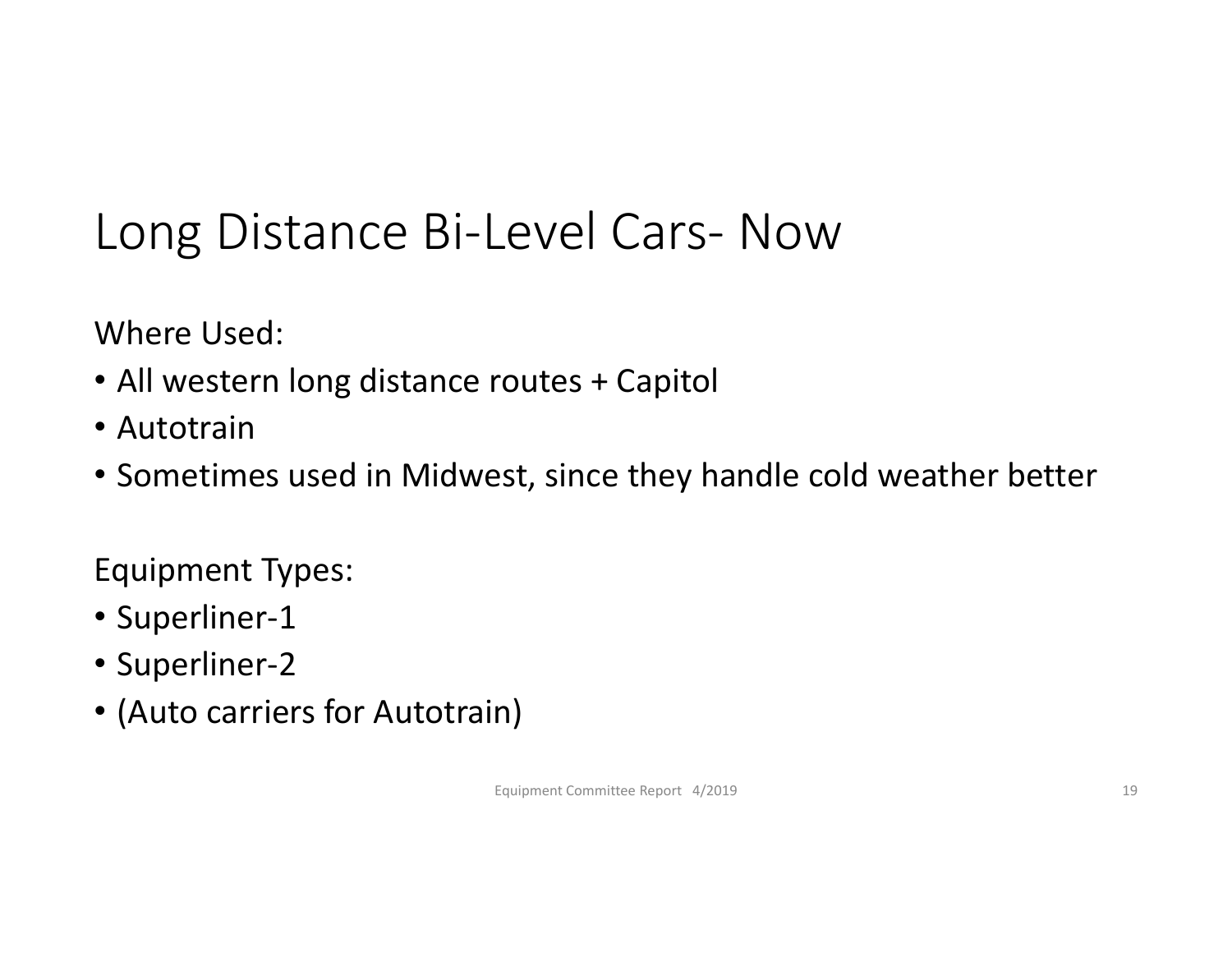#### Long Distance Bi‐Level Cars‐ Future

- **Amtrak recognizes the need for replacement of Multilevel cars and suggests a window of 2026‐2031 when this would be done!**
- **Amtrak: desire to work with CA to develop a common platform for these cars.** (Long distance and CA short corridor) Possibly PRIIA‐305?
- **Would aid in developing a larger order size & more attractive pricing**
- **Long Distance car types "include sleeper and other long‐distance specific configurations"**
- Dates identified coordinate with generally with retirement ages for both Amtrak Superliner, Surfliner, and several types of California cars.
- Challenge: vastly different floor plan and interior arrangements of LD and<br>SC car types will be hard to accommodate. (Superliner plan is quite<br>efficient with maximizing revenue seating/accommodations while SC<br>coach uses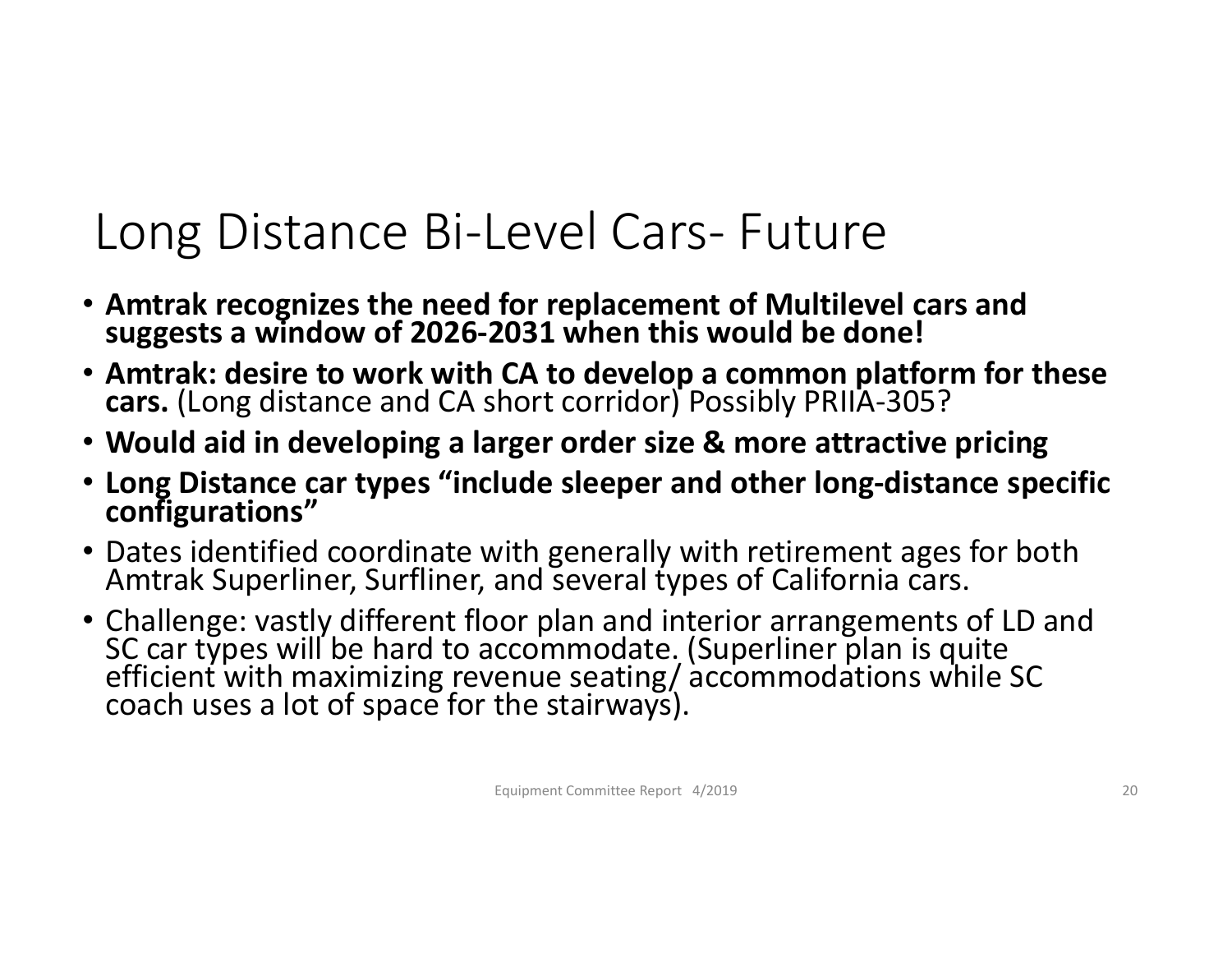#### Interoperability

- Currently essentially all Amtrak cars can operate together in one train:
	- All single levels are inter‐operable
	- All Bi‐levels are inter‐operable
	- All locomotives are inter‐operable with all cars
- When new equipment is considered, how will it fit with current fleet?
	- For example, if you change from Bi‐level to single level, equipment can't intermingle, which can have huge operational impact
- Long transition time for actually getting new rolling stock, so deployment can be complex.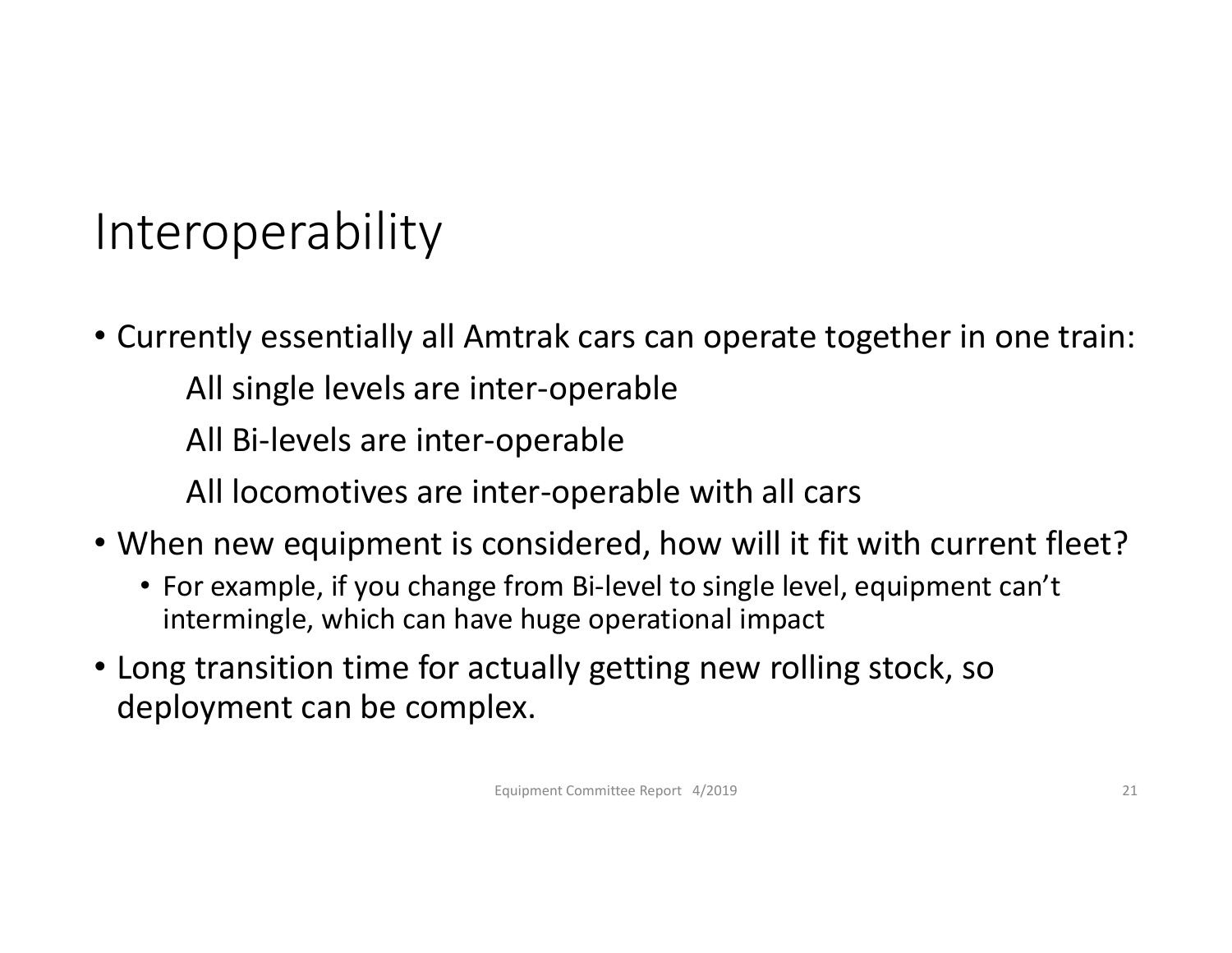# Power Changes In the NEC

Trains operating partly within NEC and partly outside all experience power change issues. This has schedule impacts, as well as operational ones. Three situations:

- Diesel & 3<sup>rd</sup> rail (Penn Station to New York state routes)
- Diesel & Catenary (NEC to Harrisburg, Springfield CT, all long distance and State Supported trains south of Washington DC
- Power changes can achieved by:
	- ‐changing locomotives
	- ‐dual mode locomotives
	- ‐dual mode EMU or DMU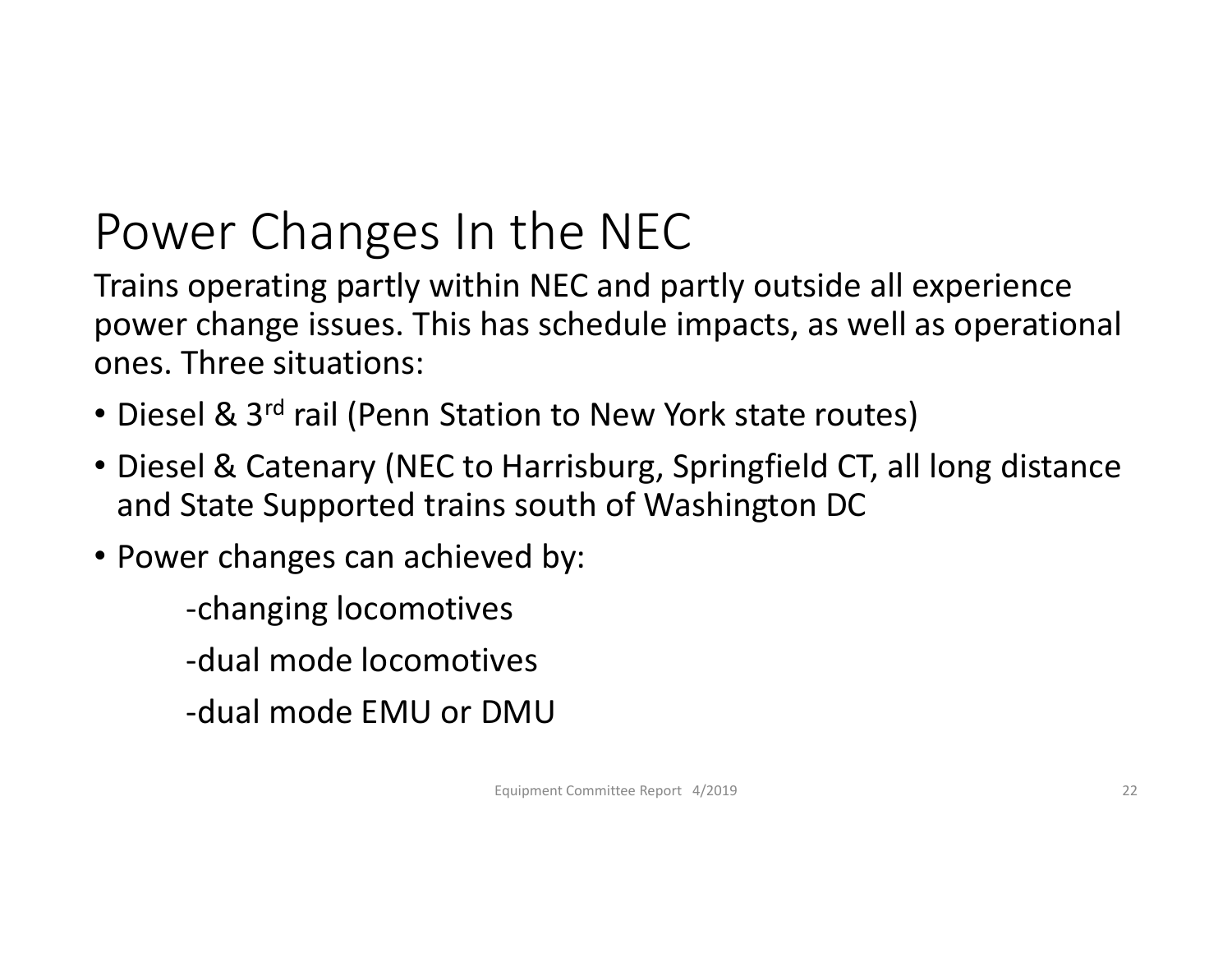#### Power changes continued

- Changing locomotives means more locos required, but each loco type is then optimal for service
- Dual mode equipment is complicated, less reliable, more expensive; ‐probably appropriate for locos on New York routes out of NYP
- Power change in DC could be done fairly quickly if station track plan is appropriate with a pocket; since DC is also a crew change, that takes time too, but could happen at the same time.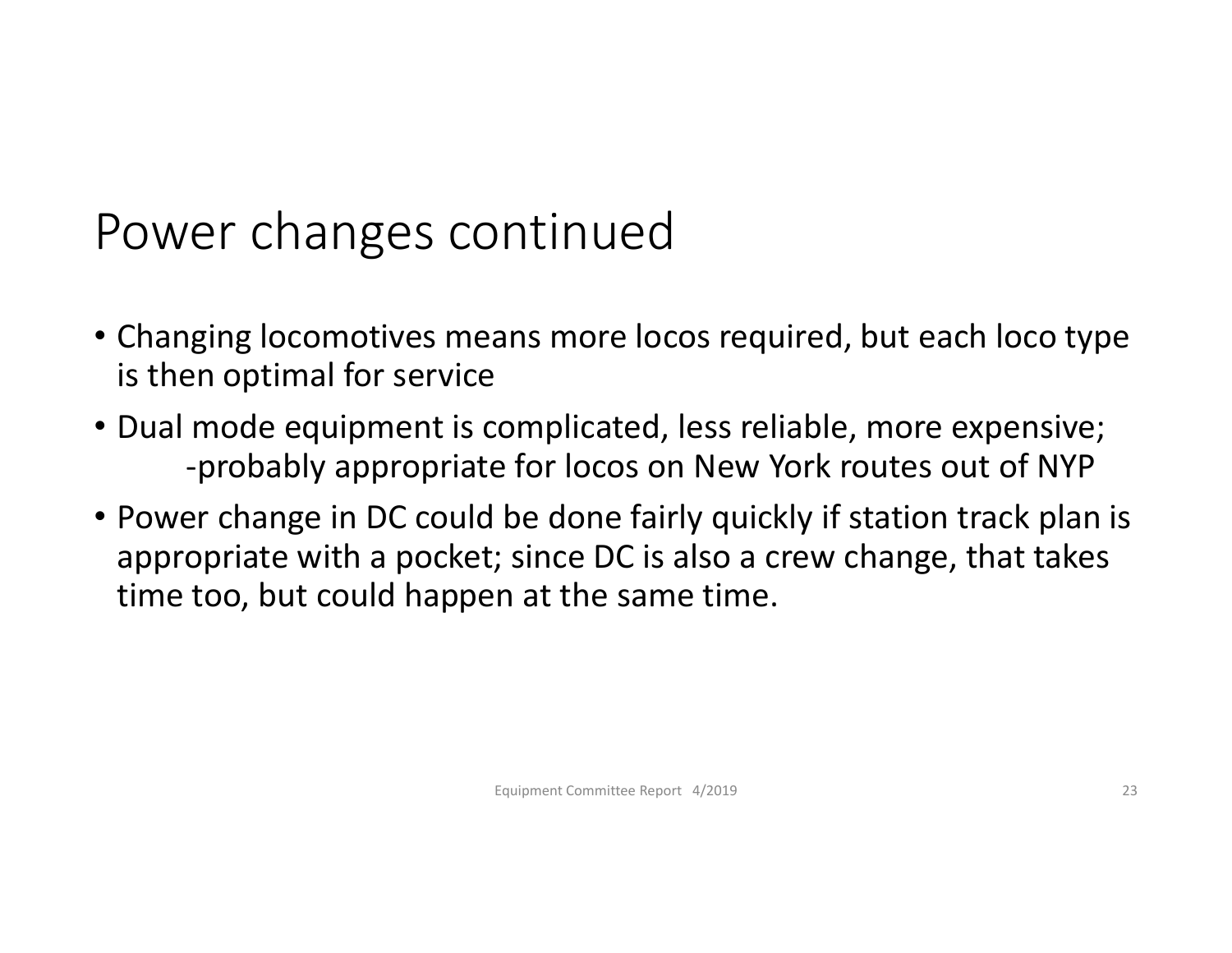| <b>Single Level Trainset</b>                                                                                                                                         | <b>Discrete Cars</b>                                                                                                           |
|----------------------------------------------------------------------------------------------------------------------------------------------------------------------|--------------------------------------------------------------------------------------------------------------------------------|
| "one design must fit all"<br>Probably not optimal for anyone<br>But does it work well enough?                                                                        | <b>Great flexibility</b><br>-customize within reason for specific service                                                      |
| -once ordered, can't change consist<br>You can't really order more of the same cars<br>later                                                                         | Change consist size easily:<br>in-route if needed<br>Adjust consist capacity, say for special event or if<br>ridership changes |
| If single car fails, the whole trainset is lost                                                                                                                      | If single car fails, can be cut out & shopped                                                                                  |
| probably requires major shop changes; eg,<br>wheel shop needs to accommodate full trainset<br>length on both sides of machine. This may use a<br>lot of real estate. | No need to change shop                                                                                                         |
| -can introduce very different "feel to cars" Talgo<br>& Acela are completely different experience<br>than Amfleet                                                    | Easier to integrate with existing fleets, esp during<br>deployment                                                             |
| -intercar diaphragms much more weather-tite<br>-can use single vestibule to service two ADA cars                                                                     |                                                                                                                                |
| Easier to provide high performance electronics,<br>such as WiFi                                                                                                      | 24                                                                                                                             |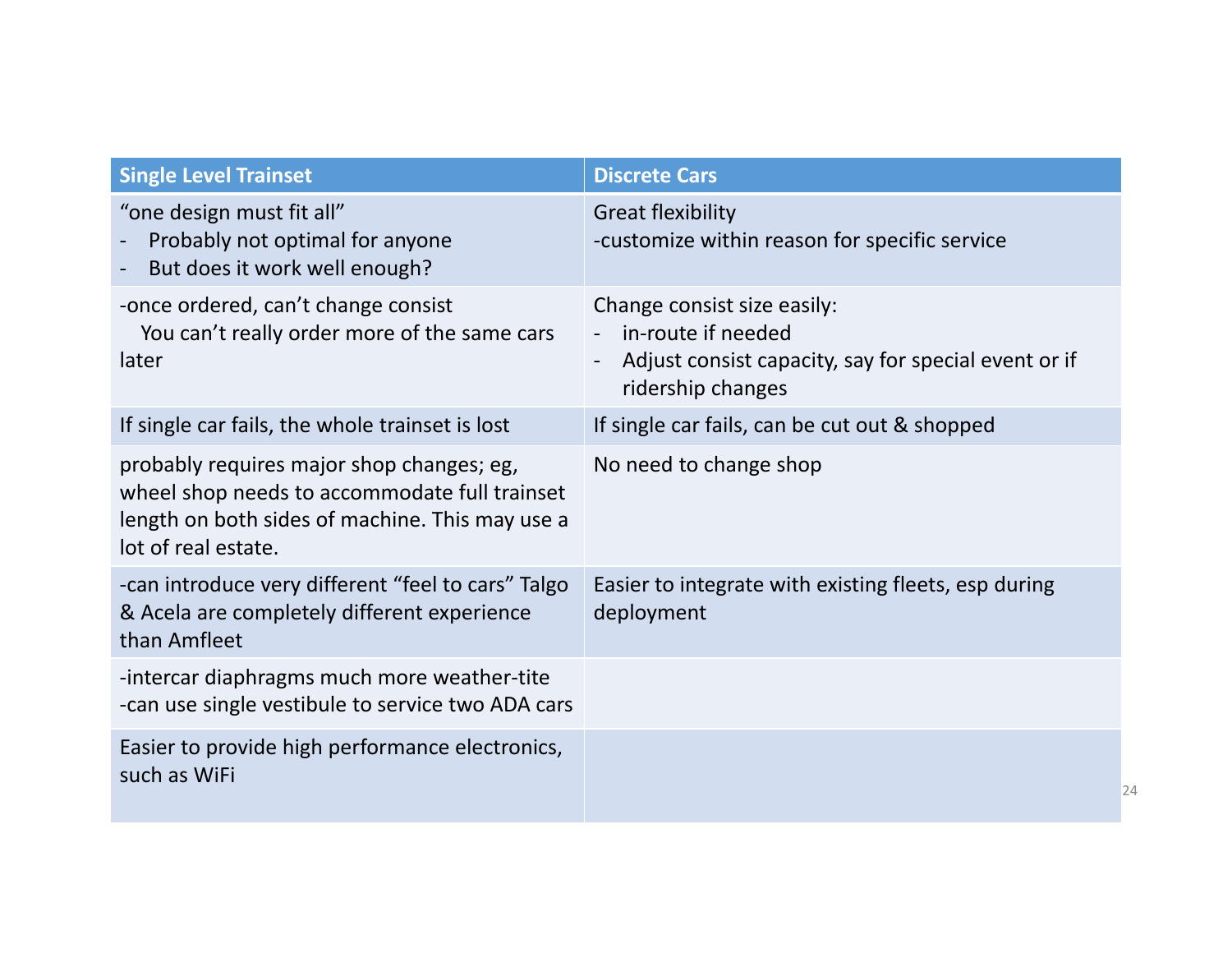# 737 Myth

It has been suggested Amtrak would benefit from the "737 model"

- The 737 is a near universal airplane, but the lines that use it exclusively also select the routes on which they operate to best use the characteristics of the plane. You wouldn't use this plane a 90 mile flight, nor a 6000 mile flight. Amtrak has very diverse route needs
- The core issue with 737 is really that all were built by the same company to the same design. The same company has made the same plane for many years and is likely to continue.
- Amtrak would benefit if it bought an entire fleet (eg, LDSL) from the same company at the same time. Since Amtrak is likely the only customer, the order is likely unique, though there are possibilities of basing coach equipment on the same platform.